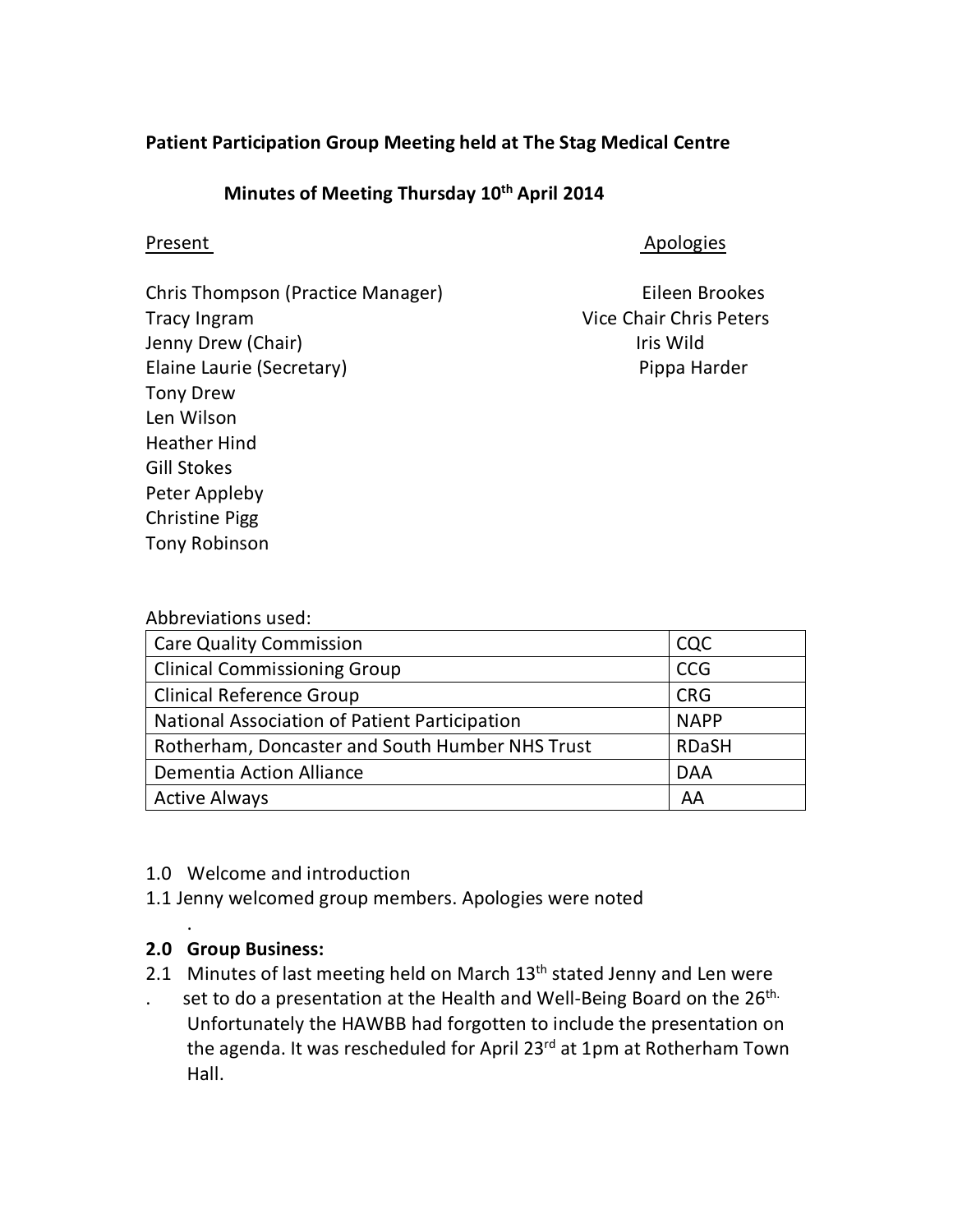Jenny presented the Admiral Nurse Proposal on April 9<sup>th</sup> at the older peoples Mental Health Group.

- 2.2 Matters Arising At the PPG Network meeting at the Town Hall on April 1<sup>st</sup> council Wyatt
- 2.3 The Care Quality Commission from April 2014 to visit CCGs and inspect a proportion of the practices. PPGs will be asked for their input, where appropriate.

 Inspections of CCGs will be announced 6 months in advance but practices will not be informed of inspections until two weeks prior to the visit. CQC will be having listening events with Healthwatch and running focus groups with target population groups.

 CQC will be interviewing patients and including patients in inspections of services that they use and piloting how to use surveys to reach more patients.

2.4 After making enquiries about unused medication being used for 3rd world and poorer countries it was brought to our attention that 1. English was not their language and 2. The medication could end up on the black market. Therefore it would no longer be pursued.

#### **3.0 Admiral Nurse Development - Len Wilson**

3.1 Presentations have gone very well but the financial year is coming to an end. The final presentation will be to the next Health and Well-being meeting on April 23rd. Both Jenny and Len felt we have done our part at the moment towards Admiral Nurses.

## **4.0 Third GP Practice survey – Jenny & Tony Drew**

4.1 The survey is completed and is now on the web site. DES report is now also on the website. The survey Action Plans are to be put on the notice board in the surgeries.

## **5.0 New from the practice – Chris Thompson**

5.1 Training for customer care handling, administering safeguarding has been completed today.

Doctor McWhinnie is back and well.

 We need to sign post domestic violence and have a contact number for Victims to get help and support, it was suggested there may be business Type cards with Information for victims being put in the surgery toilets.